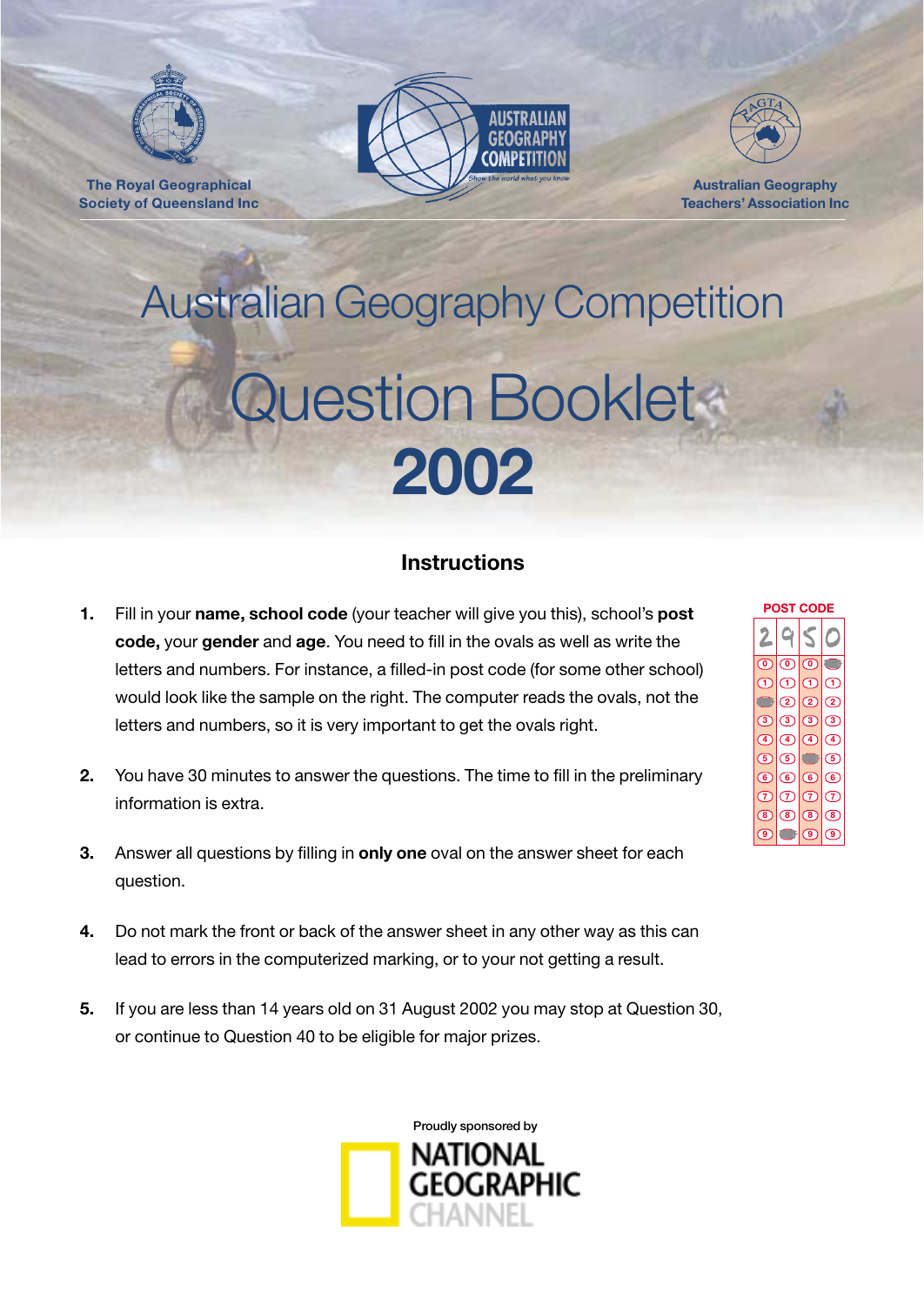



- **1 Using the data in Figure 1, what was the relative humidity at 3.00pm on 1 January?**
	- A 10%
	- B 15%
	- C 28%
	- D 37%
	- E 46%
- **2 Using Figure 1, on which of these days would the weather conditions have made bushfires most difficult to contain?**
	- A 28 December
	- B 29 December
	- C 30 December
	- D 31 December
	- E 1 January
- **3 Which of these rivers flows through the ACT?**
	- A Murray
	- B Murrumbidgee
	- C Torrens
	- D Yarra
	- E all of the above
- **4 In which physical region would you find calderas, plugs and lava fields?**
	- A arid
	- B coastal
	- C glacial
	- D karst
	- E volcanic
- **5 I travel 10 km SE of Purple Peak to Blue Bluff. From Blue Bluff I travel 10 km SW to Violet Volcano. My journey is completed by a 10 km NW trip from Violet Volcano to Lilac Lake. What direction is Lilac Lake from Purple Peak?**
	- A NE
	- B NW
	- C SE
	- D SW
	- E W
- **6 Which pair of rivers is found within the same continent?**
	- A Amazon, Danube
	- B Ganges, Yangtze
	- C Indus, Missouri
	- D Murray, Zambezi
	- E Nile, Rhine
- **7 Which of these countries has the highest percentage of forest cover?**
	- A Australia
	- B France
	- C Iceland
	- D Ireland
	- E Papua New Guinea



*Figure 2. Location of a city CBD*

- **8 In Figure 2, the red dot marks the position of which city's CBD?**
	- A Adelaide
	- B Canberra
	- C Hobart
	- D Melbourne
	- E Sydney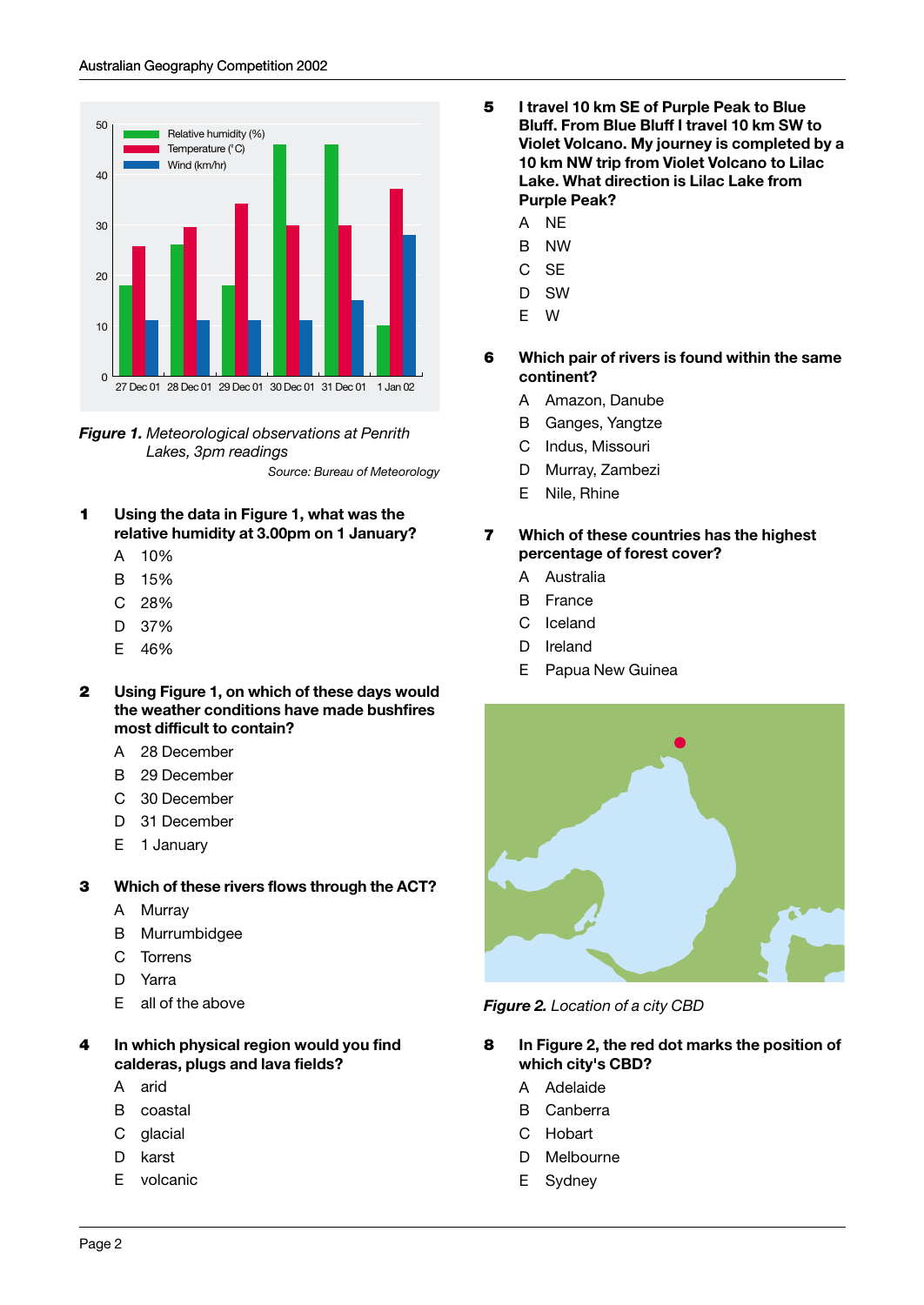#### **9 Eyre, Frome, Gairdner and Torrens are names of:**

- A cities in New South Wales
- B islands in Western Australia
- C mountains in Northern Territory
- D regions in Tasmania
- E salt lakes in South Australia



*Figure 3. Courtesy of National Geographic Channel*

- **10 What is the white circular shape that dominates the satellite image in Figure 3?**
	- A dust storm
	- B hurricane
	- C mushroom cloud
	- D tornado
	- E volcanic plume
- **11 Near which site in Figure 4 was the satellite image in Figure 3 taken?**
	- A Site 1
	- B Site 2
	- C Site 4
	- D Site 5
	- E Site 6
- **12 Which site in Figure 4 has similar climatic conditions to Alice Springs, i.e. very little rain, rapid evaporation, warm to hot all year?**
	- A Site 1
	- B Site 2
	- C Site 3
	- D Site 4
	- E Site 5
- **13 In Figure 4, which of these products do all the countries shaded green export?**
	- A cotton
	- B oil
	- C rubber
	- D sugar cane
	- E wheat
- **14 In Figure 4, what is the most common religion in the countries shaded brown?**
	- A Buddhism
	- B Christianity
	- C Hinduism
	- D Islam
	- E Judaism



*Figure 4. Outline map of the world*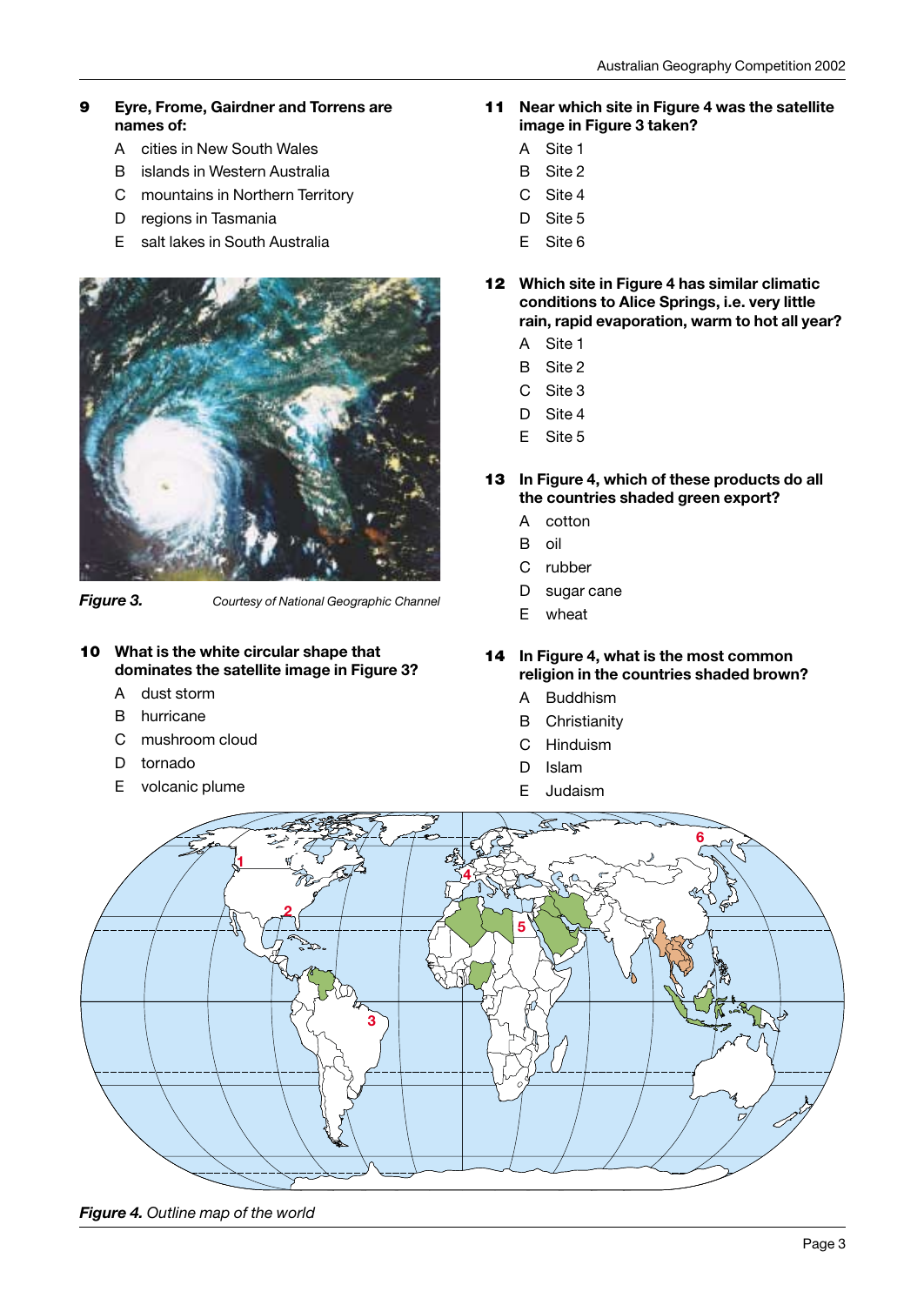#### **15 Which navigator sailed around Australia 200 years ago, confirming that it was one landmass?**

- A Ferdinand Magellan
- B Henri Freycinet
- C Luis Torres
- D Matthew Flinders
- E Willem Jansz

#### **16 On which type of map would you find an isotherm?**

- A cadastral
- B climate
- C orthophoto
- D road
- E topographic

#### **17 Which of these islands is administratively part of New South Wales?**

- A Fraser Island
- B Kangaroo Island
- C Lord Howe Island
- D Phillip Island
- E Rottnest Island

#### *Table 1. Visitors to and overstayers in Australia for selected countries*

*Source: ABS and DIMIA*

| <b>Country of</b><br>citizenship | <b>Visitors to</b><br><b>Australia 1999</b> | <b>Overstayers</b><br>at 30 Jun 2001 |
|----------------------------------|---------------------------------------------|--------------------------------------|
| Germany                          | 144,500                                     | 1,599                                |
| Indonesia                        | 91,000                                      | 3,555                                |
| Japan                            | 707,500                                     | 2,740                                |
| Korea                            | 108,600                                     | 2.894                                |
| Malaysia                         | 139,800                                     | 2,008                                |
| UK                               | 568,900                                     | 6,273                                |
| USA                              | 417,100                                     | 5,142                                |

#### **18 Given that the data in Table 1 on visitor numbers is for a typical year, which of these countries has the highest percentage of its citizens illegally overstaying their visas?**

- A Germany
- B Indonesia
- C Japan
- D Malaysia
- E UK

#### **19 Which is the most populous city in tropical Australia?**

- A Brisbane
- B Darwin
- C Karratha
- D Port Moresby
- E Townsville

#### **20 In Figure 5, what are the coordinates for Cape Gambier (B1)?**

- A 11º56'S 130º58'E
- B 11º56'S 131º02'E
- C 12º04'N 130º58'W
- D 12º04'S 130º58'E
- E 12º04'S 131º02'E
- **21 In Figure 5, the shortest route between Jim Jim Billabong (C3) and Bark Hutt Inn (C2) is mainly along a:**
	- A sealed major highway
	- B sealed minor road
	- C track
	- D unsealed main road
	- E unsealed minor road

#### **22 In Figure 5, what is the approximate distance by road between Jim Jim Billabong and Bark Hutt Inn?**

- A 36 km
- B 94 km
- C 110 km
- D 129 km
- E 219 km

#### **23 In Figure 5, what is located approximately 75 km directly SSW of Noonamah (C2)?**

- A Cape Hotham
- B Delissaville Aboriginal Land
- C Gas Pipeline
- D Litchfield National Park
- E Woolianna Homestead

#### **24 Using Figure 5, which statement about Melville Island (B1-2) is correct?**

- A It is east of Cobourg Peninsula.
- B Melville Island is Aboriginal Land.
- C Pirlangimpi is located on Shark Bay.
- D There is a Wilderness Lodge on Melville Island.
- E There is no freshwater on Melville Island.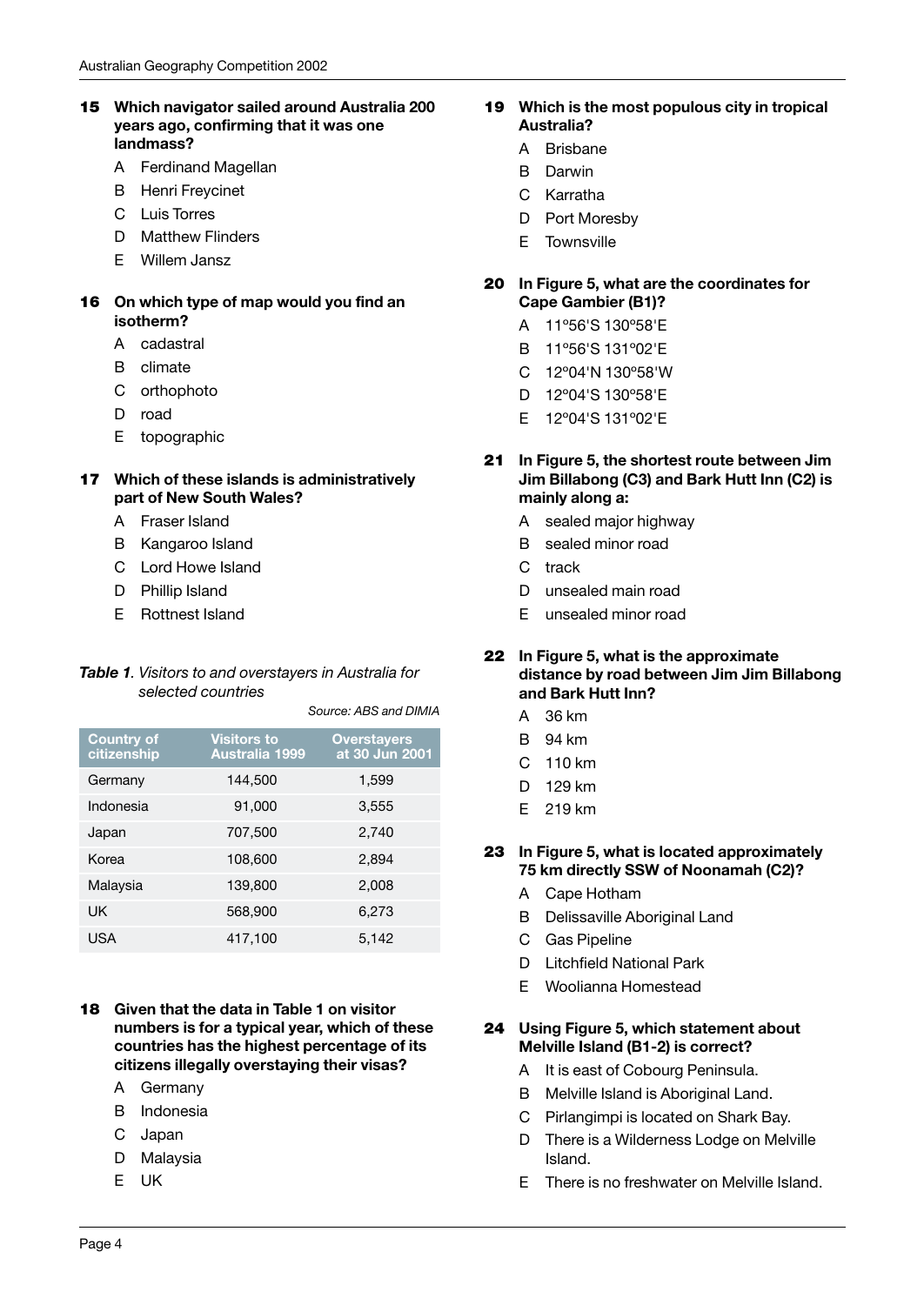

*Figure 5. Northeast Northern Territory © Hema Maps Pty Ltd – reproduced by kind permission*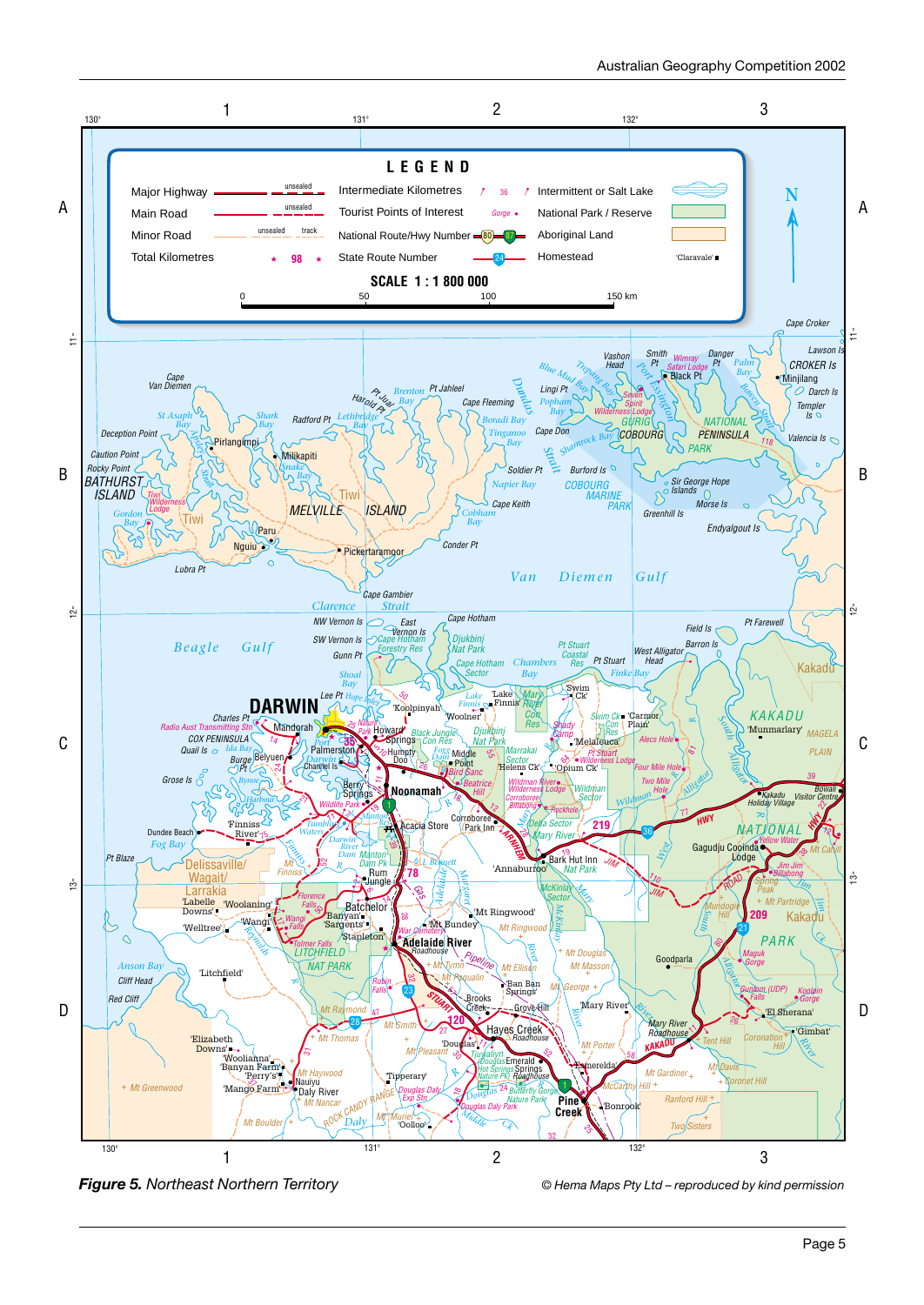#### **25 In which ocean is the deepest point on the ocean floor, the Mariana Trench?**

- A Arctic
- B Atlantic
- C Indian
- D Pacific
- E Southern

#### **26 Which of these mountains has a distinctive volcanic cone shape?**

- A Mt Cook
- B Mt Everest
- C Mt Fuji
- D Mt Kosciuszko
- E Mt St Helens

#### *Table 2. Climatic extreme records for selected Australian capital cities*

*Source: Bureau of Meteorology*

| <b>City</b> | <b>Highest</b><br>temp. | <b>Lowest</b><br>temp. | <b>Highest</b><br>rainfall* | <b>Lowest</b><br>rainfall* |
|-------------|-------------------------|------------------------|-----------------------------|----------------------------|
| A           | 46.2°C                  | $1.2$ °C               | 1339mm                      | 509mm                      |
| в           | $45.3$ °C               | $2.1^{\circ}$ C        | 2194mm                      | 583mm                      |
| C           | $43.2^{\circ}$ C        | $2.3\degree$ C         | 2242mm                      | 411mm                      |
| D           | 40.8°C                  | $-2.8$ °C              | 1104mm                      | 390mm                      |
| F           | $38.9^{\circ}$ C        | $10.4$ °C              | 2777mm                      | 1025mm                     |

\*Figures are for annual rainfall

#### **27 Which city in Table 2 is Darwin?**

- A City A
- B City B
- C City C
- D City D
- E City E

#### *Table 3. Population characteristics, Australia and New Zealand Source: ABS*

#### **28 Which state has over 30% of its area reserved as national park or other protected area?**

- A New South Wales
- B Queensland
- C Tasmania
- D Victoria
- E Western Australia
- **29 Which environmental issue affecting the south west of Western Australia received a lot of attention in its last state election?**
	- A generating electricity from the tides near Broome
	- B limiting tourist numbers in the Bungle Bungles
	- C logging old growth forests in the areas around Manjimup
	- D protecting whale sharks on Ningaloo Reef
	- E reducing salinity levels in the Ord River catchment

#### **30 Using Table 3, what is the life expectancy of indigenous female New Zealanders?**

- A 60.2
- B 63.0
- C 68.0
- D 73.0
- E 80.4

If you are less than **14 years** old on 31 August 2002 you may stop at Question 30, or continue to Question 40 to be eligible for major prizes.

| <b>Population Characteristics</b>              | Total    | <b>Australia</b><br>Indigenous            | <b>New Zealand</b><br>Total<br>Indigenous |       |  |
|------------------------------------------------|----------|-------------------------------------------|-------------------------------------------|-------|--|
| Population ('000)                              | 19,157.1 | 418.8                                     | 3,830.8                                   | 598.8 |  |
| 0-14 years $(\%)$                              | 20.5     | 39.0                                      | 22.9                                      | 36.5  |  |
| 15-64 years (%)                                | 67.2     | 58.5                                      | 65.3                                      | 60.2  |  |
| 65 years and over (%)                          | 12.3     | 2.5                                       | 11.8                                      | 3.3   |  |
| Median age (years)                             | 35.2     | 20.2                                      | 34.3                                      | 21.3  |  |
| Population growth 1992-2000 (average annual %) | 1.1      | 2.2                                       | 1.1                                       | 2.3   |  |
| Total fertility rate (babies per woman)        | 1.7      | 2.1                                       | 2.0                                       | 2.6   |  |
| Male life expectancy (years)                   | 76.2     | 55.6                                      | 75.2                                      | 68.0  |  |
| Female life expectancy (years)                 | 81.8     | 63.0                                      | 80.4                                      | 73.0  |  |
|                                                |          | <b>E' (I GOOD IF E HILL I I'LL I JOOD</b> |                                           |       |  |

Figures are for June 2000, except for Fertility and Life expectancy which are 1999.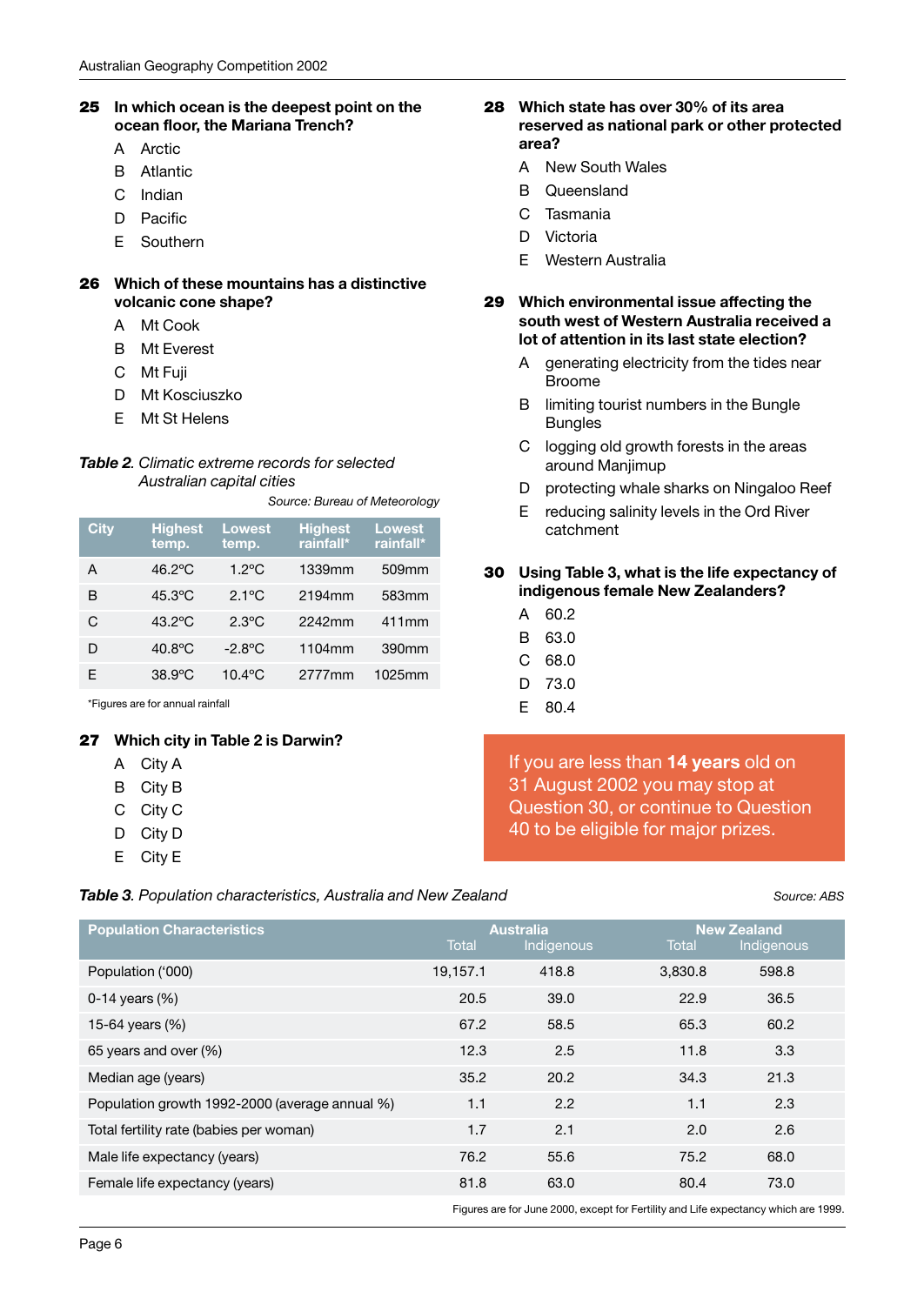#### **31 From the data in Table 3, which statement is correct?**

- A Australian women are, on average, having more babies than NZ women.
- B Indigenous Australians form a larger proportion of the Australian population than do indigenous New Zealanders of the NZ population.
- C The median age of Australians is less than that of New Zealanders.
- D The NZ population is growing at a faster rate than the Australian population.
- E There is a greater difference in life expectancy between indigenous and total populations in Australia than in NZ.

#### **32 In which sea are the islands of Corsica, Crete and Cyprus?**

- A Andaman
- B Bering
- C Carribean
- D Mediterranean
- E South China

#### **33 At which of these latitudes are coniferous forests most likely to grow naturally?**

- A 30º north
- B 30º north and south
- C 60º north
- D 60º north and south
- E 90º north



*Figure 6. Courtesy of National Geographic Channel*

### **34 Where was the photograph in Figure 6 taken?**

- A Jerusalem
- B Nairobi
- C Paris
- D Rio de Janeiro
- E Singapore

#### **35 Which of these characteristics do Laos, Nepal, Rwanda and Austria have in common?**

- A They all have an Atlantic coastline.
- B They are all in the southern hemisphere.
- C They are all landlocked.
- D They are all located in Asia.
- E They share borders with each other.

#### **36 Which of these countries shares a border with Afghanistan?**

- A Pakistan
- B Tadzhikistan
- C Turkmenistan
- D Uzbekistan
- E all of the above



*Figure 7. Female labour participation rates in Australia*

*Source: ABS*

#### **37 Using the information in Figure 7, which of these statements is correct?**

- A The decline in participation rates from age 30 to 40 is generally due to child rearing.
- B A greater proportion of 55-year-old women left work in 1996 than in 1911.
- C Prior to 1911 women were not allowed to work outside the home.
- D A smaller proportion of 15-year-old females worked in 1954 than in 1996.
- E Women aged 45 have the highest labour participation rate.